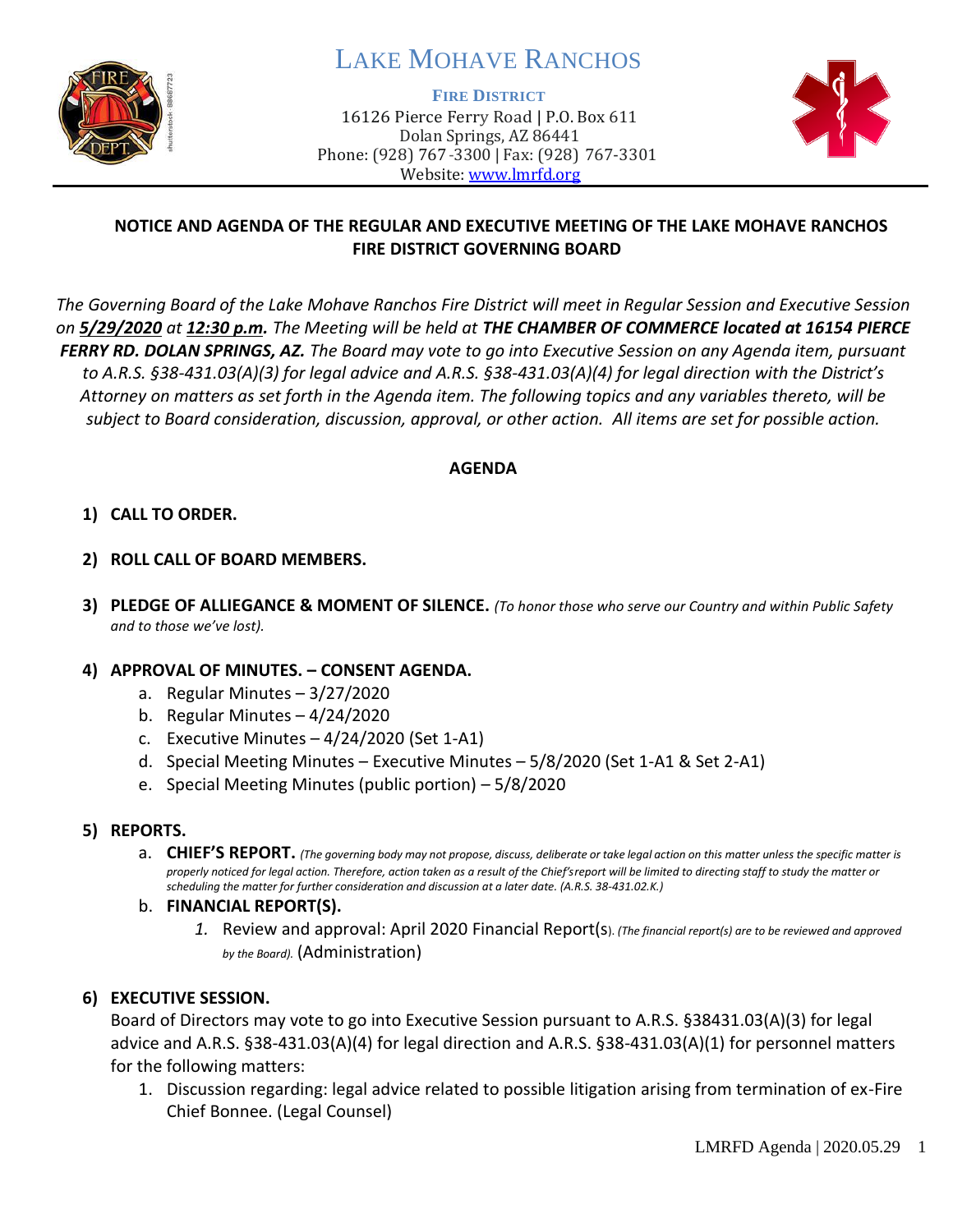- 2. Discussion regarding: legal advice related to draft board position statement regarding ex-Fire Chief Bonnee. (Legal Counsel)
- 3. Discussion regarding: Personnel Matter re: Interim Fire Chief Stephen Winn re: Employment Contract. (Board)

## **7) REGULAR BUSINESS.**

- a. Discussion and possible action regarding: related to legal matters arising from ex-Fire Chief Bonnee. (Board)
- b. Discussion and possible action regarding: related to draft board position statement addressing termination of ex-Fire Chief Bonnee. (Board)
- c. Discussion and possible action regarding: Stephen Winn re: Employment Contract and possible Oath of Office. (Board)
- d. Discussion and possible action regarding: Review and update on fuel tank monthly rental and installation re: update and/or possible changes. (Cass)
- e. Discussion and possible action regarding: 1992 Ford F-350 re: surplus of item. (Administration)
- f. Discussion and possible action regarding: Unisource Electric Services re: possible storage container on District Property. (Administration)
- g. Discussion and possible action regarding: Authorize signatures for Securis Insurance Pool, Inc. (Worker's Compensation). (Administration)
- h. Discussion and possible action regarding: possible purchase of QuickBooks. (Administration)
- i. Discussion and possible action regarding: Approval of tentative Budget for Fiscal Year 2020/2021. (Administration)
- j. Discussion and possible action regarding: Chamber of Commerce Dolan Springs, AZ re: Honorary Membership. (Administration)
- k. Discussion and possible action regarding: Pincus Law Firm re: rate reduction request. (Administration)
- l. Discussion and possible action regarding: Reimbursement request for decontamination products/chemicals. (Administration)
- m. Discussion and possible action regarding: Base Hospital, Drug Enforcement Administration (DEA) and Arizona Department of Health Services (AZDHS) regulations & requirements re: Lake Mohave Ranchos Fire District and policy for same. (Cass)
- n. Discussion and possible action regarding: Policy Manual re: Lake Mohave Ranchos Fire District. (Administration)
- o. Discussion and possible action regarding: Resolution 2020-005 re: Call of Election. (Administration)
- p. Discussion and possible action regarding: Lake Mohave Ranchos Fire District Local Public Safety and Retirement Pension Board re: appointment of members. (Cass)

# **8) CONSIDERATION OF FUTURE AGENDA ITEMS.**

- Specified tabled items will move to following month's Regular Meeting, unless noted otherwise and/or pending additional information.
- **9) NEXT REGULAR BOARD MEETING DATE & LOCATION.** (Subject to change, notice/announcement will be posted via District Website, if any changes occur).
	- $\circ$  6/26/2020 MCA (Meadview, AZ) 12:30 p.m.

## **10) ADJOURNMENT**.

AGENDA prepared by: Karen Jackson Date: 5/18-5/27 2020